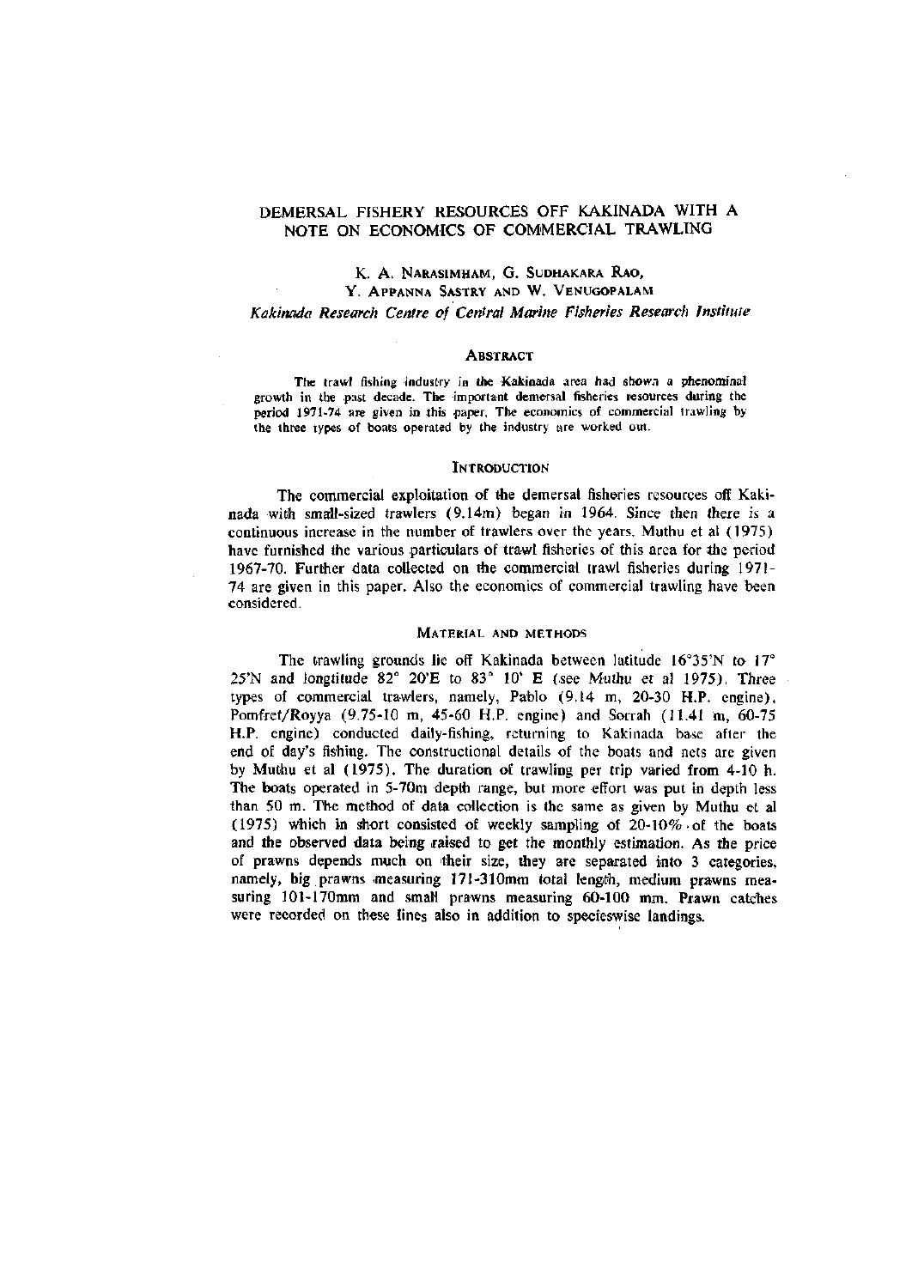## DEMERSAL FISHERY RESOURCES 91

The economics of trawling by three types of boats was calculated uniformly for 250 fishing days per year which is reasonable under the local conditions. The monetary returns were calculated by dividing the fish catch into three categories viz, A-class fish composed of *Polynemus* spp, *Lactarius lactarius*, pomfrets, mackerel, eels, *Saurida* spp, *Sphyraena* spp, perches, carangids (excluding *Decaptems* spp) and anchovies, B-class fish constituted by crabs, Cephalopods, elasmobranchs, cat fish, sardines, *Opisthopterus tardoore, Engraulis* spp, other clupeoides, *Nemipterus* spp, sciaenids, flat fish *Psenes* spp and C-class fish made up of Bombay duck, ribbon fish, silver bellies, *Kurtus* spp, *Decaptems* spp, and miscellaneous fishes.

### TOTAL CATCH TRENDS

The annual catches, the effort expended, and the catch rates for the 3 types of boats are given in Table 1. While the average number of Pablos operated per day showed slight decrease from 30 in 1971 to 24 in 1974, the Pomfrets (Royyas included) and Sorrah boats registered over three-fold increase during the period. The catch-per-trawling-hour data in 1971 and 1972 for the three types of boats were high and compare favourably with the catch rates obtained during 1968-70 (Muthu et al 1975). However, in 1973 and 1974 the catch

TABLE 1. *Particulars of catch* (kg), *effort {trawling hours) and catch rates* (kg) *for the three types of trawlers during* 1971-74.

|                              | 1971            | 1972     | 1973     | 1974     |
|------------------------------|-----------------|----------|----------|----------|
| Pablo                        |                 |          |          |          |
| Total catch                  | 1336,701        | 1306,240 | 950,758  | 1117,056 |
| Average No. of boats per day | 30              | 25       | 24       | 24       |
| Effort                       | 37561.5         | 35028    | 48566    | 52292    |
| Catch per boat day           | 157.44          | 179.55   | 123.80   | 145.91   |
| Catch per trawling hour      | $35.59^{\circ}$ | 37.29    | 19.58    | 21.36    |
| Pomfret and Royya            |                 |          |          |          |
| Total catch                  | 557,865         | 830,337  | 1272,666 | 2142,041 |
| Average No. of boats per day | 9               | 13       | 23       | 30       |
| Effort                       | 10611           | 18406    | 47521    | 72760    |
| Catch per boat per day       | 219.03          | 220.25   | 172.92   | 223.83   |
| Catch per trawling hour      | 52.57           | 45.11    | 26.78    | 29.44    |
| Sorrah                       |                 |          |          |          |
| Total catch                  | 414,111         | 732,882  | 1273,839 | 1769.773 |
| Average No. of boats per day | 6               | 10       | 18       | 20       |
| Effort                       | 7681.5          | 14072.5  | 38032    | 52295    |
| Catch per boat per day       | 243.88          | 251.85   | 221.15   | 277.39   |
| Catch per trawling hour      | 53.91           | 52.08    | 33.49    | 33.84    |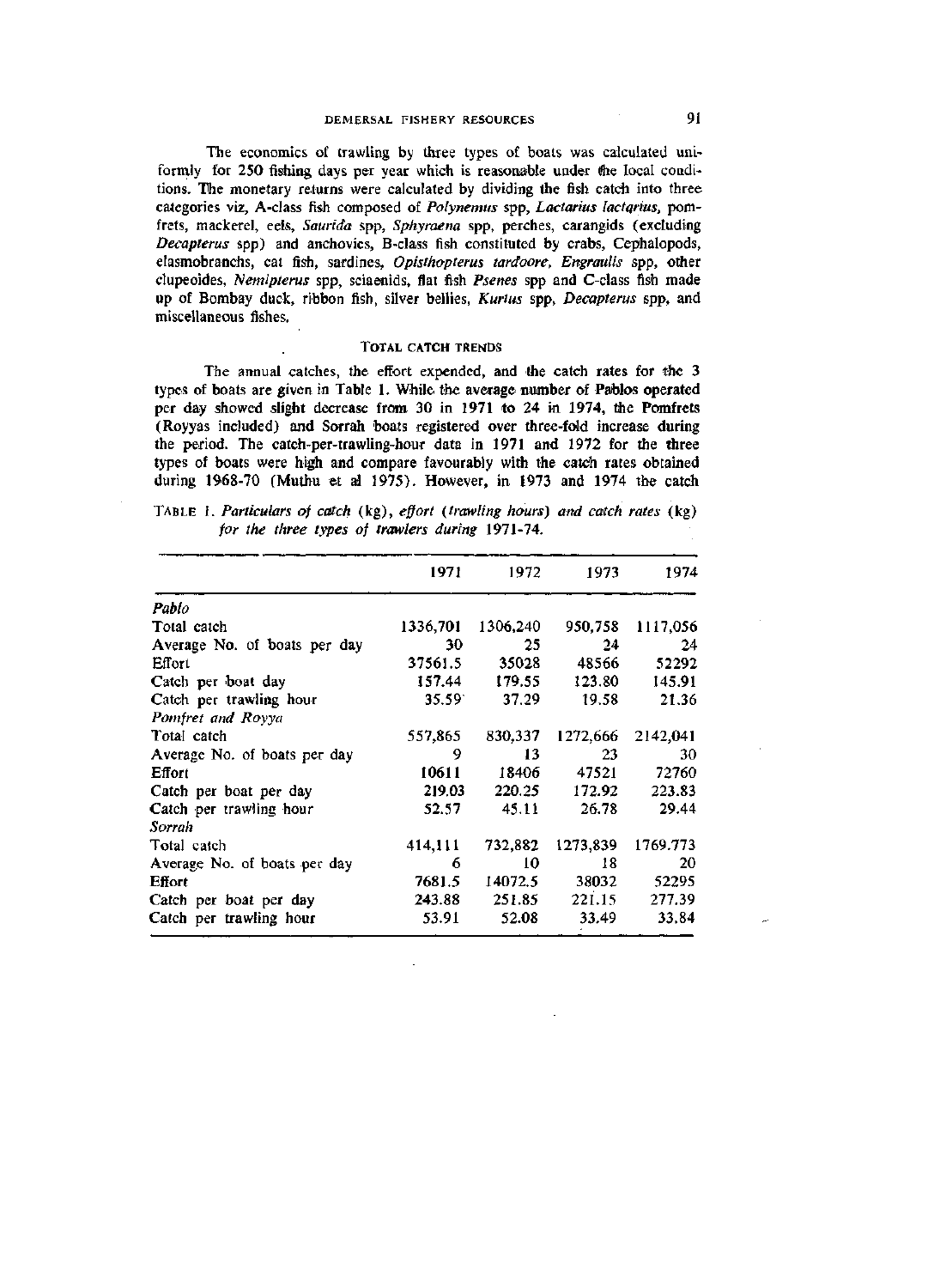rates (c.p.h.) showed significant decline. Analysis of the species-wise break up of the total catches showed that this declining trend was reflected in all the important groups of fish (including prawns) and this probably reflects a general scarcity of fish in 1973 and 1974. It may be seen that this trend (sharp fall in catch rates in 1973 andl974) was not manifested in the catch-per-boat-per-day figures. This is because the trawlers compensated the fall in c.p.h. by increasing the trawling time. Thus, whle on an average, the trawling time per boat per day was 4.2 to 4.9 h in 1971 and 1972, it was 6.2 to 8.4 h in 1973 and 1974.

The monthly variations in the catch rates for the 3 types of boats are given in Fig. 1.



FIG. 1. The monthly and annual catch rates for all fish during 1971-74.

1971: The monthly catch rates for Pablos varied from 19.7 kg/h to 66.6 kg/h (average 35.6), for Pomfrets 31.4 kg/h to 87.3 kg/h (average 52.6) and for Sorrahs 35.8 kg/h to 71.0 kg/h (average 53.9). The catch rates were high in April and August and low in January and June. The very high catch rate of 87.3 kg/h recorded by Pomfrets in October was due to large catch of ribbon fish (36.7 kg/h).

1972: The catch per hour of trawling by Pablos varied from 23.5 to 59.4 kg (average 37.3) for Pomfrets 22.8-70.2 kg (average 45.1) and for Sorrahs 24.7-70.5 kg (average 52.1). High catch rates were obtained in January-April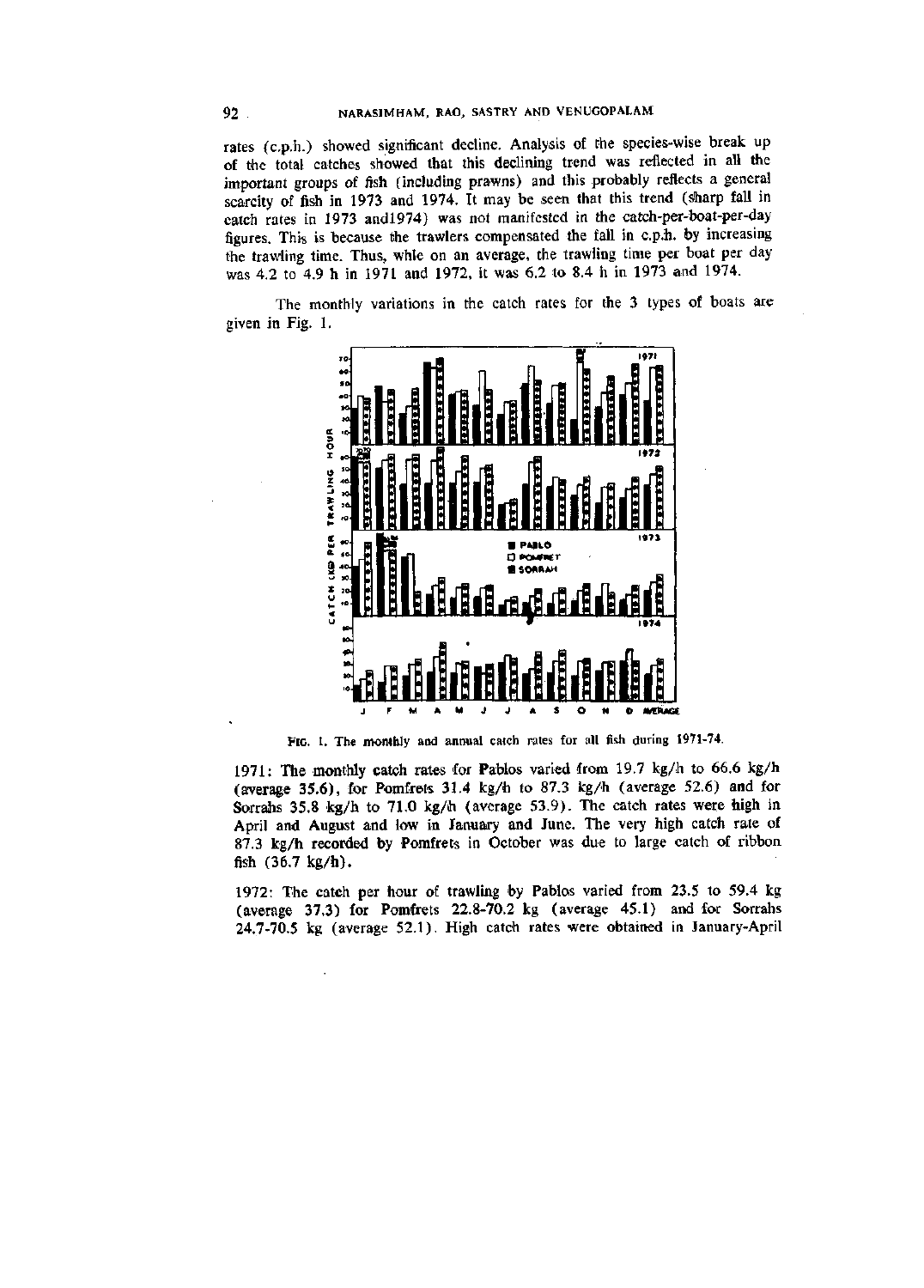and August while catch rates were very low in July and November. The peak catch rates obtained in January were due to heavy prawn landings which formed 41.2% to 51.5% of the total catch in the 3 types of boats.

1973: Pablos recorded 7.9-66.5 kg/h (average 19.6), Pomfrets 12.1-82.3 kg/h (average 26.8) and Sorrahs 14.9-124.2 kg/h (average 33.5). The high catch rates in January-March (Fig. 1) were mainly due to heavy catches of *Decapterus*  spp and *Psenes* spp which constituted 17.5% in January, 76.5% in February and 41.3% in March in the total catches. During this year the catch rates touched an all time low in July for the 3 types of boats.

1974: The variations in the catch rates for Pablos was 12.5-32.1 kg/h (average 21.4), for Pomfrets 18.3-42.2 kg/h (average 29.4) and for Sorrahs 24.7-47.3 kg/h (average 33.8). During this year the catch rates were uniformely low when compared to 1971 and 72. They were slightly better off in April and December and very low in January.

On the whole it may be seen from Fig. 1 that in general the ground fish abundance has two peaks; the January-April peak was much prominant compared to the one obtained in August-October. Except in 1974, which year presented a somewhat different picture, lowest catches were invariably recorded in July.

#### IMPORTANT DEMERSAL FISHERIES

The category-wise analysis of the landings for the 3 types of boats combined for the 4-year period revealed that the prawns are by far the most importbined for the 4-year period revealed that the prawns are by for the most important component, forming 27.1% of the total catches (Table 2). Next came sciaenids which accounted for 13.7% of the landings, followed by ribbon fish 6.9%, leiognathids 6.3% and *Nemipterus* spp 5.2%. These five groups have accounted for 59.2% of the demersal resources while the balance of 40.8% was made up by 27 categories of fishes. The monthly and average annual catch rates pooled for the 4-year period and the species composition for the 5 dominant categories of ground fish are given below.

### *Prawns*

The monthly catch per hour of trawling for Pablos varied from 5.7- 13.2 kg (annual average 8.7), for Pomfrets 6.9-12.8 kg (average 9.9) and for Sorrahs 4.3-11.9 kg (average 9.5). It may be seen that the annual average catch rates by Pomfrets and Sorrahs were only slightly higher than that obtained by Pablos. From Fig 2.A. it is obvious that prawns were available throughout the year with fluctuations in their abundance during different months with low catch rates in July and Deeember. Anaylsis of monthly prawn landings for different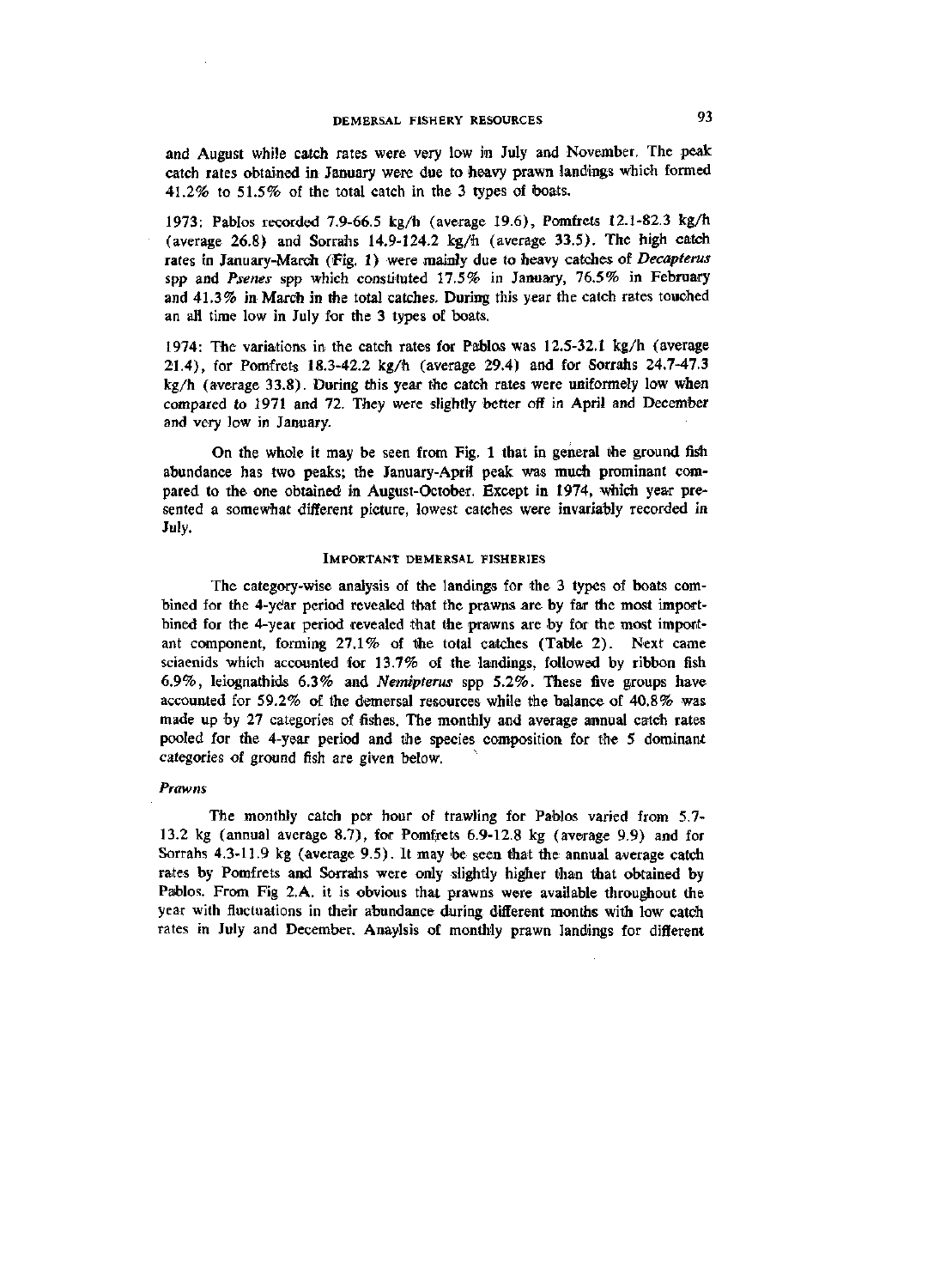|                        |         | <b>PABLO</b>    |                |        |        | <b>POMFRET</b> |                 |        |        | <b>SORRAH</b> |         |         | Pooled        |       |                    |
|------------------------|---------|-----------------|----------------|--------|--------|----------------|-----------------|--------|--------|---------------|---------|---------|---------------|-------|--------------------|
|                        | 71      | $\overline{72}$ | 73             | 74     | 71     | 72             | 73              | 74     | 71     | 72            | 73      | 74      | <i>iotals</i> | %     |                    |
| Prawns-big             | 27164   | 63015           | 17771          | 29716  | 10899  | 49831          | 35820           | 66845  | 7987   | 40782         | 31815   | 54239   | 434184        | 3.17  |                    |
| Prawns-medium          | 230468  | 216332          | 57227          | 139044 | 62322  | 110079         | 103128          | 235611 | 29308  | 97209         | 97655   | -180291 | 1558674       | 11.37 |                    |
| Prawns-small           | 161161  | 149133          | 141596         | 200152 | 52260  | 84461          | 170782          | 301000 | 20955  | 56693         | 166089  | 224998  | 1729280       | 12.62 |                    |
| Crabs                  | 17279   | 39764           | 10092          | 34282  | 3434   | 13934          | 11962           | 23900  | 2692   | 9776          | 11935   | 11135   | 190185        | 1.39  | <b>NARASIMHAM,</b> |
| Cephalopods            | 17754   | 21676           | 9271           | 10090  | 7337   | 11695          | 18131           | 21108  | 3977   | 10894         | 15475   | 19761   | 167169        | 1.22  |                    |
| Sharks                 |         | 1381            | 105            | 1768   | 952    | 297            | 984             | 22806  | 412    | 2070          | 3404    | 2981    | 37160         | 0.27  |                    |
| Rays                   | 85086   | 30886           | 18307          | 29525  | 20629  | 18111          | 25913           | 61020  | 23456  | 15837         | 31824   | 24530   | 385124        | 2.81  |                    |
| <b>Skates</b>          | 14461   | 14350           | 8157           | 3040   | 8662   | 8507           | 5410            | 6216   | 1940   | 23330         | 2238    | 8802    | 105118        | 0.77  |                    |
| Eels                   | 12166   | 19361           | 20098          | 22741  | 7136   | 12082          | 23442           | 40300  | 2943   | 11562         | 20660   | 65606   | 258097        | 1.88  |                    |
| Catfish                | 13039   | 25588           | 17361          | 19294  | 8261   | 26612          | 23236           | 46506  | 6541   | 22340         | 25589   | 74811   | 309178        | 2.26  |                    |
| Lesser sardines        | -144    | 1660            | 6405           | 250    | 1504   | 3268           | 15574           | 4786   | 176    | 1510          | 14926   | 572     | 50775         | 0.37  | RAO,               |
| Anchovies              | 17477   | 31768           | 12241          | 15335  | 3910   | 15292          | 16622           | 30058  | 3770   | 14820         | 16924   | 25400   | 203617        | 1.49  |                    |
| Opisthopterus sp.      | 14339   | 3827            | 2947           | 5501   | 5902   | 2338           | 3905            | 22499  | 3429   | 2266          | 3078    | 14680   | 84711         | 0.62  |                    |
| Engraulis spp.         | 12031   | 27493           | 16370          | 19856  | 4405   | 12959          | 17496           | 37735  | 3270   | 13146         | 13080   | 26948   | 204789        | 1.49  |                    |
| Other clupeids         | 7680    | 14156           | 8018           | 7145   | 3530   | 7291           | 23759           | 16166  | 3769   | 6609          | 19731   | 10945   | 128799        | 0.94  | SASTRY             |
| Saurida spp.           | 37657   | 36559           | 11153          | 20954  | 11386  | 24741          | 8405            | 94406  | 14500  | 22377         | 4331    | 61893   | 348362        | 2.54  |                    |
| Bombay duck            | 14247   | 30407           | 22396          | 44083  | 4830   | 22239          | 36186           | 28829  | 3200   | 6937          | 30129   | 22950   | 266433        | 1.94  |                    |
| Perches                | 16603   | 8323            | 6633           | 11409  | 6069   | 11468          | 9519            | 22084  | 6810   | 6428          | 11148   | 28895   | 145389        | 1.06  | Þ                  |
| Nemipterus spp.        | 63824   | 41622           | 50222          | 63408  | 17130  | 34734          | 72295           | 124791 | 20375  | 36383         | 84637   | 103212  | 712633        | 5.20  | š                  |
| Upeniods               | 33482   | 67766           | 14412          | 47937  | 28131  | 40238          | 22942           | 89199  | 27370  | 41114         | 26660   | 78321   | 517572        | 3.78  |                    |
| Polynemids             | 13006   | 8230            | 7015           | 9262   | 9801   | 7717           | 7168            | 23137  | 10320  | 6396          | 9765    | 28931   | 140748        | 1.03  | á                  |
| Sciaenids              | 207535  | 164229          | 87874          | 141552 | 60841  | 143502         | 133544          | 357593 | 65996  | 134346        | 127184  | 264133  | 1882929       | 13.74 |                    |
| Ribbonfish             | 82379   | 48947           | 54683          | 59903  | 87731  | 38974          | 81292           | 153242 | 66120  | 28470         | 81539   | 158414  | 941694        | 6.87  | NUCOP              |
| Carangids              | 13942   | 15408           | 3337           | 6971   | 7288   | 9710           | 6270            | 15130  | 7196   | 7407          | 3730    | 31888   | 128214        | 0.94  |                    |
| <i>Decapterus</i> spp. | 1440    | 1896            | 106269         | 1356   |        | 5450           | 120975          | 912    | 200    | 5095          | 91082   | 84      | 334759        | 2.44  |                    |
| Leiognathids           | 149477  | 103821          | 47772          | 63121  | 86637  | 46622          | 57762           | 74556  | 45693  | 43332         | 57328   | 91652   | 867773        | 6.33  |                    |
| Lactarius lactarius    | 20352   | 24013           | 4181           | 25625  | 13464  | 12440          | 9643            | 53685  | 11875  | 11806         | 6279    | 39057   | 232420        | 1.70  | MYTY               |
| Pomfrets               | 3076    | 1315            | 1538           | 2079   | 2726   | 1717           | 3848            | 7895   | 5120   | 2987          | 1835    | 5783    | 39969         | 0.29  |                    |
| Mackerei               |         | 7110            | 711            | ————   | ——     | 3882           | 1421            | 1344   | 72     | 4665          | 4842    | 1724    | 25771         | 0.19  |                    |
| Sphyraena spp.         |         | 3513            | 4075           |        |        | 1624           | 3325            | 3276   |        | 1989          | 7778    | 1033    | 26613         | 0.19  |                    |
| Soles                  | 20704   | 27303           | 17990          | 37399  | 8148   | 19874          | 27258           | 81877  | 6920   | 17888         | 33040   | 56613   | 355014        | 2.59  |                    |
| Psettodes spp.         | 464     | 4194            | 1398           | 2289   | 660    | 2214           | 2494            | 5225   | 48     | 2207          | 4039    | 3544    | 28776         | 0.21  |                    |
| Kurtus indicus         | 10600   | 17961           | 3308           | 20005  | 2542   | 9056           | 2537            | 26663  | 1350   | 8441          | 6182    | 18154   | 126799        | 0.92  |                    |
| Psenes indicus         |         |                 | 144870         | 4365   | 28     |                | 153380          | 15463  |        |               | 199890  | 9426    | 527422        | 3.85  |                    |
| Miscellaneous          | 17664   | 33233           | 14905          | 17593  | 9310   | 19078          | 16301           | 26178  | 6321   | 15770         | 13398   | 18367   | 208118        | 1.52  |                    |
| Total                  | 1336701 | 1306240         | 950758 1117055 |        | 557865 | 830337         | 1272666 2142041 |        | 414111 | 732882        | 1273839 | 1769773 | 13704268      |       |                    |

 $\sim 100$ 

TABLE 2. Showing the species-wise break-up and percentage composition of fish landed by trawlers during 1971-1974.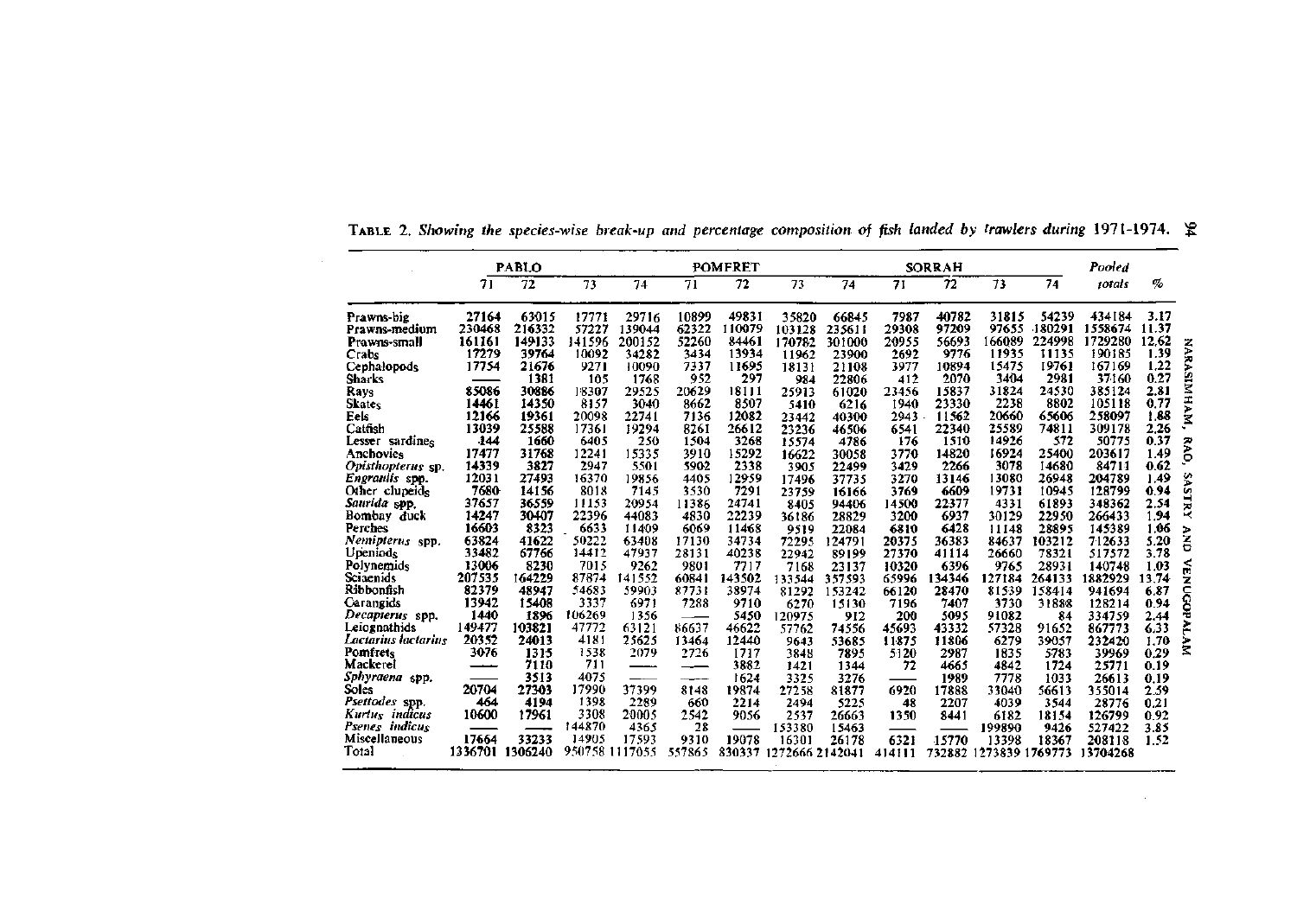years showed that their abundance fluctuated considerably during the same month for different years and as such there was no sharply defined season for the peak abundance of prawns.



FIG. 2. Catch (Kg) per hour of trawling: A for prawns, B for Scienids, C for ribbon fish and D for Leiognathids.

The average percentage of prawns in the total catch for the 4 years worked to 30.40 in Pablos, 26.28 in Pomfrets and 24.05 in Sorrahs. For the 3 types of units combined the prawns formed 20 to 30.2% (Table 2). *Meta^ penaeus dobsoni* (31.2%) was most dominant followed by *M. monoceros*  (21.3%) and M. *brevicorms* (11.3%). It may be seen from the table that the above three species contributed to the bulk of the prawn landings in all the years. The percentage contribution of *M. monoceros* increased slightly from 12.1 in

 $\hat{\mathcal{L}}$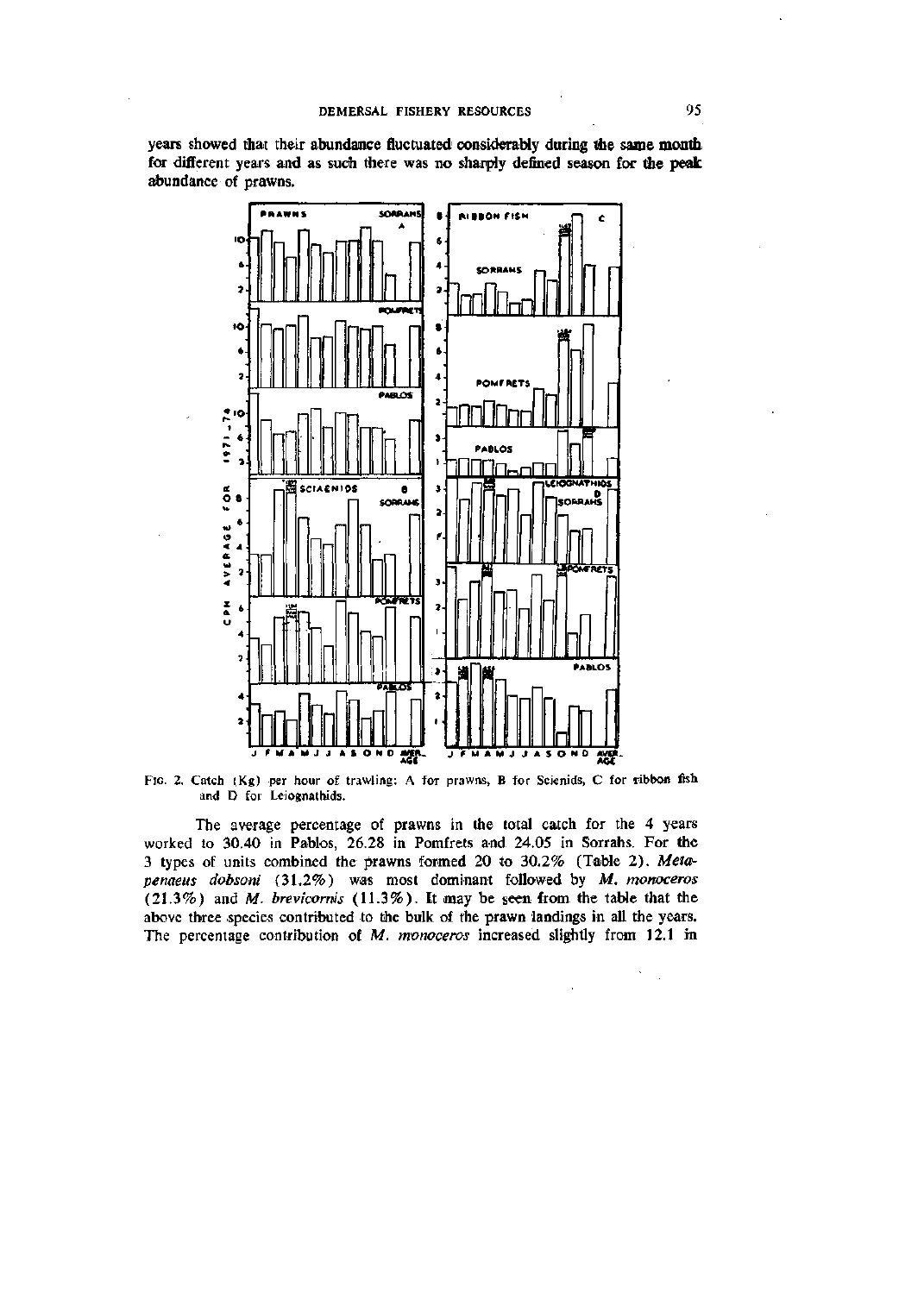1971 to 16.8 in 1973. In 1974 it doubled and stood at 33.9%. The contribution of M. *dobsoni* also increased from 32.4% in 1971 to 39.3% in 1973 but came down to 22.7% in 1974. *M. brevicornis* showed slight decrease, from 14.2% in 1971 to 9.0% in 1974. M. *affinis* also showed similar deoreasing trend. The percentage composition of other penaeid prawns showed some fluctuations, but a definite trend was not discernible. The non-peaneids formed 3.1% to 7.1% of the total prawn catch and were mostly represented by *Leander tenuipes* and *Hippolysmata ensirostris.* 

|                          | 1971   | 1972   | 1973   |         | 1974 Pooled |
|--------------------------|--------|--------|--------|---------|-------------|
| Prawn catch              | 602524 | 865835 | 821863 | 1431896 | 3722118     |
| Percentage of prawns     |        |        |        |         |             |
| in total catch           | 26.1   | 30.2   | 24.0   | 20.0    | 27.1        |
| Metapenaeus monoceros    | 72822  | 117920 | 138428 | 485611  | 814781      |
|                          | (12.1) | (13.6) | (16.8) | (33.9)  | (21.9)      |
| M. affinis               | 56025  | 77836  | 62076  | 83366   | 279303      |
|                          | (9.3)  | (9.0)  | (7.6)  | (5.8)   | (7.5)       |
| M.dobsoni                | 195258 | 319237 | 323160 | 324685  | 1162340     |
|                          | (32.4) | (36.9) | (39.3) | (22.7)  | (31.2)      |
| M. brevicornis           | 85884  | 106831 | 98324  | 128433  | 419472      |
|                          | (14.2) | (12.3) | (12.0) | (9.0)   | (11.3)      |
| Penaeus monodon          | 24814  | 60274  | 41313  | 92114   | 218515      |
|                          | (4.0)  | (7.0)  | (5.0)  | (6.4)   | (5.9)       |
| P. indicus               | 27015  | 90695  | 42219  | 88312   | 248241      |
|                          | (4.5)  | (10.5) | (5.1)  | (6.2)   | (6.7)       |
| P. merguiensis           | 1841   | 5427   | 4207   | 8561    | 20036       |
|                          | (0.3)  | (0.6)  | (0.5)  | (0.6)   | (0.5)       |
| Parapenaeopsis stylifera | 35249  | 21215* | 19537  | 51705   | 127706      |
|                          | (5.8)  | (2.4)  | (2.4)  | (3.6)   | (3.4)       |
| P. hardwickii            | 16759  |        | 7356   | 23228   | 47343       |
|                          | (2.8)  |        | (0.9)  | (1.6)   | (1.3)       |
| Solenocera indica        | 26455  | 12236  | 29011  | 35723   | 103425      |
|                          | (4.4)  | (1.4)  | (3.5)  | (2.5)   | (2.8)       |
| Other penaeids           | 17510  | 26855  | 25402  | 59242   | 129009      |
|                          | (3.0)  | (3.1)  | (3.1)  | (4.1)   | (3.5)       |
| Non-penaeids             | 42892  | 27309  | 30830  | 50916   | 151947      |
|                          | (7.1)  | (3.1)  | (3.8)  | (3.6)   | (4.1)       |
|                          |        |        |        |         |             |

TABLE 3. *Species composition of prawns landed in kg by trawlers during* 1971-74 *Figures in brackets indicate percentages.* 

\* includes P. *hardwickii* also

 $\hat{\mathcal{L}}$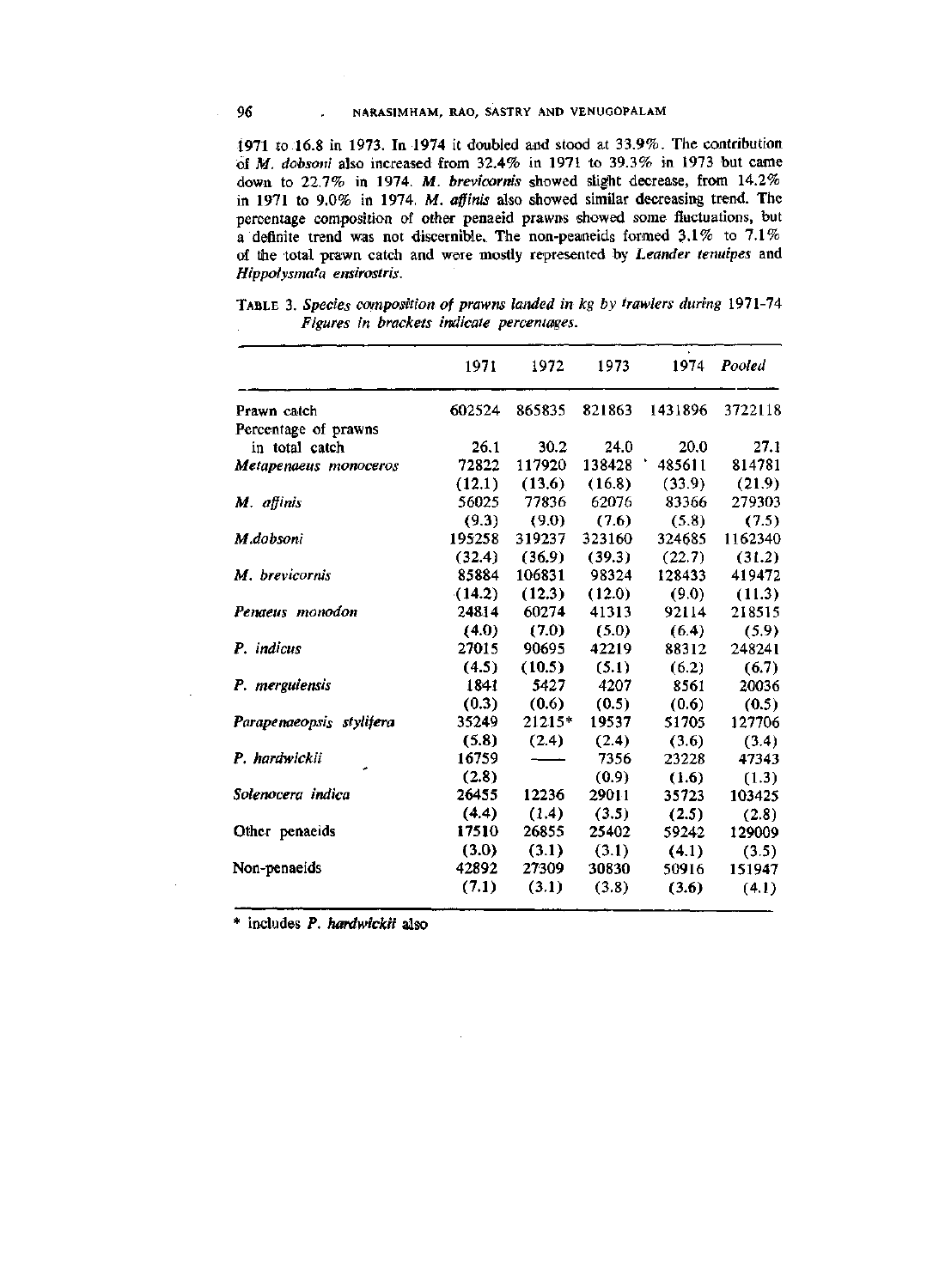# DEMERSAL FISHERY RESOURCES 97

Big prawns contributed 7.6 to 17.6% (average 11.7%) of the total prawn catch for different years (Table 4). P. *monodon* and P. *indicus* mostly contributed to this category. The medium sized prawns formed 31.4-53.5% (average 41.9%) and were represented by M. *affinis, M. monoceros, M. dobsoni, P. stylifera* and P. *hardwickii.* Small prawns miade up to 33.5-58.2% (average *A(iA%)* during different years. This group dominated during 1973-74 and was made up by *M. dobsoni* and smaller size groups of a number of other penaeid species.

|        | Big prawns | Medium prawns | Small prawns |  |  |
|--------|------------|---------------|--------------|--|--|
| 1971   | 7.6        | 53.5          | 38.9         |  |  |
| 1972   | 17.6       | 48.9          | 33.5         |  |  |
| 1973   | 10.4       | 31.4          | 58.2         |  |  |
| 1974   | 10.5       | 38.8          | 50.7         |  |  |
| Pooled | 11.7       | 41.9          | 46.4         |  |  |

TABLE 4. *Percentage size composition of prawns.* 

### *Sciaemds*

The monthly catch rates varied from 2.2 to 4.4 kg/h (annual average 3.7) in Pablos, 3.2 to 11.6 kg/h (average 5.3) in Pomfrets and 3.0 to 13.8 kg/h (average 6.6) in Sorrahs (Fig. 2B). Small-sized species of Pseudosciaena, *Sciaena* and *Johnius* mainly formed the fishery. There were two peaks in their abundance; once in March-April and again in August-September.

### *Ribbonfish*

*Trichiurus lepturus* contributed to over two thirds of the ribbon fish catch. The monthly c.p.h. in Pablos was 0.4 to 10.1 kg (annual average 1.5), in Pomfrets 1.3 to 12.8 kg (average 3.5), and in Sorrahs 1.0 to 11.7 kg (average 3.9). It was observed that large shoals of ribbon fish invade the trawling grounds in the last quarter. In the first half of the year the catch rates were usually poor (Fig. 2C).

### *Leiognaihids*

Reference to Fig. 2D shows that in Pablos the monthly catch rates varied from 0.5 to 5.4 kg/h (annual average 2.3), in Pomfrets 0.9 to 7.2 kg/h (average 3.2) and in Sorrahs 1.3 to 8.5 kg/h (average 3.1). They were abundant in January-April and at times in August also.

### *Nemipterus* spp.

Pablos recorded 0.2 to 3.1 kg/h (Average 1.3), Pomfrets 0.2 to 4.2  $kg/h$  (average 1.7) and Sorrahs 0.4 to 4.6 kg/h (average 2.3). The peak season for their occurrence was December-May. (Fig. 3).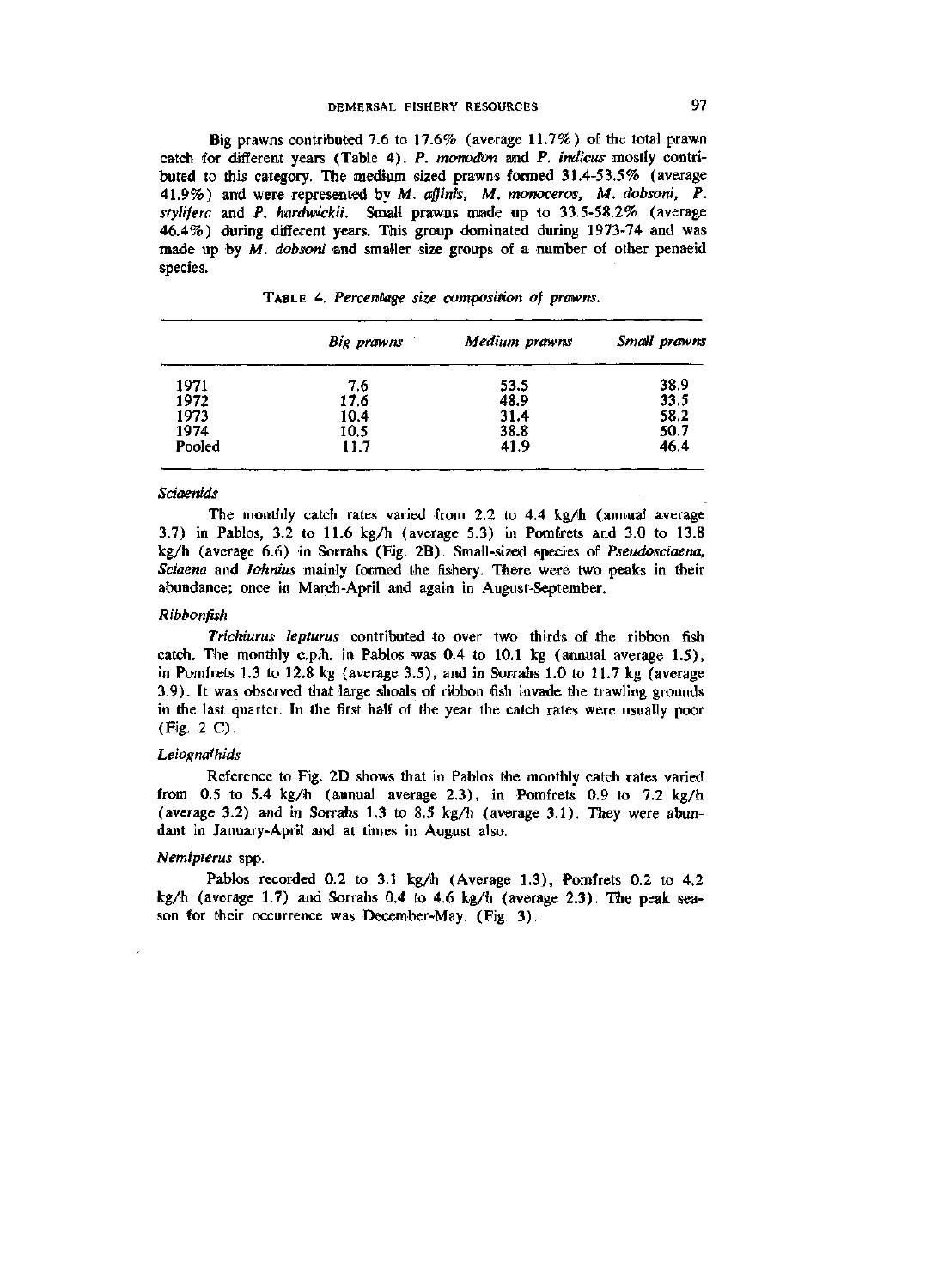

FIG. 3. Catch rates (Kg/h) for *Nemiptenis* spp.

### ECONOMICS OF COMMERCIAL TRAWLING

The income and expenditure statement for the 3 types of boats are given in Table 5. The catoh per boat per year was calculated by raising the average catch per days fishing (Table 1) by 250 days. It may be seen from Table 5 that the rate of return on the investiment was 10.5% on Pablos, 20.9% on Pomfrets and 17.0% on Sorrahs. From this the performance of Pomfrets and Sorrahs appears to be better than that of Pablos.

#### **DISCUSSION**

The present study corroborates the main conclusions drawn by Muthu et al (1975). on the following points. 1. There are two peaks in the ground fish abundance; the January/February-April peak was more prominant than the one obtained in August-October/November. 2. Prawns are the most important demersal fishery resources followed by seiaenids. 3. Prawns are available throughout the year and their abundance fluctuated for the same month during different years. *M. dobsoni* and M. *nonoceros* are the most dominant species. Nonpenaeids formed less than 10% of the total prawn catch. The percentage of prawns was highest in Pablos and lowest in Sorrahs. Important differences observed are as follows: 1. Significant fall in the catch rates in 1973 and 1974. 2. The third to fifth positions in the ground fish resources were occupied by ribbon fish, leiognathids and *Nemipterus* spp, while in 1968-70 these positions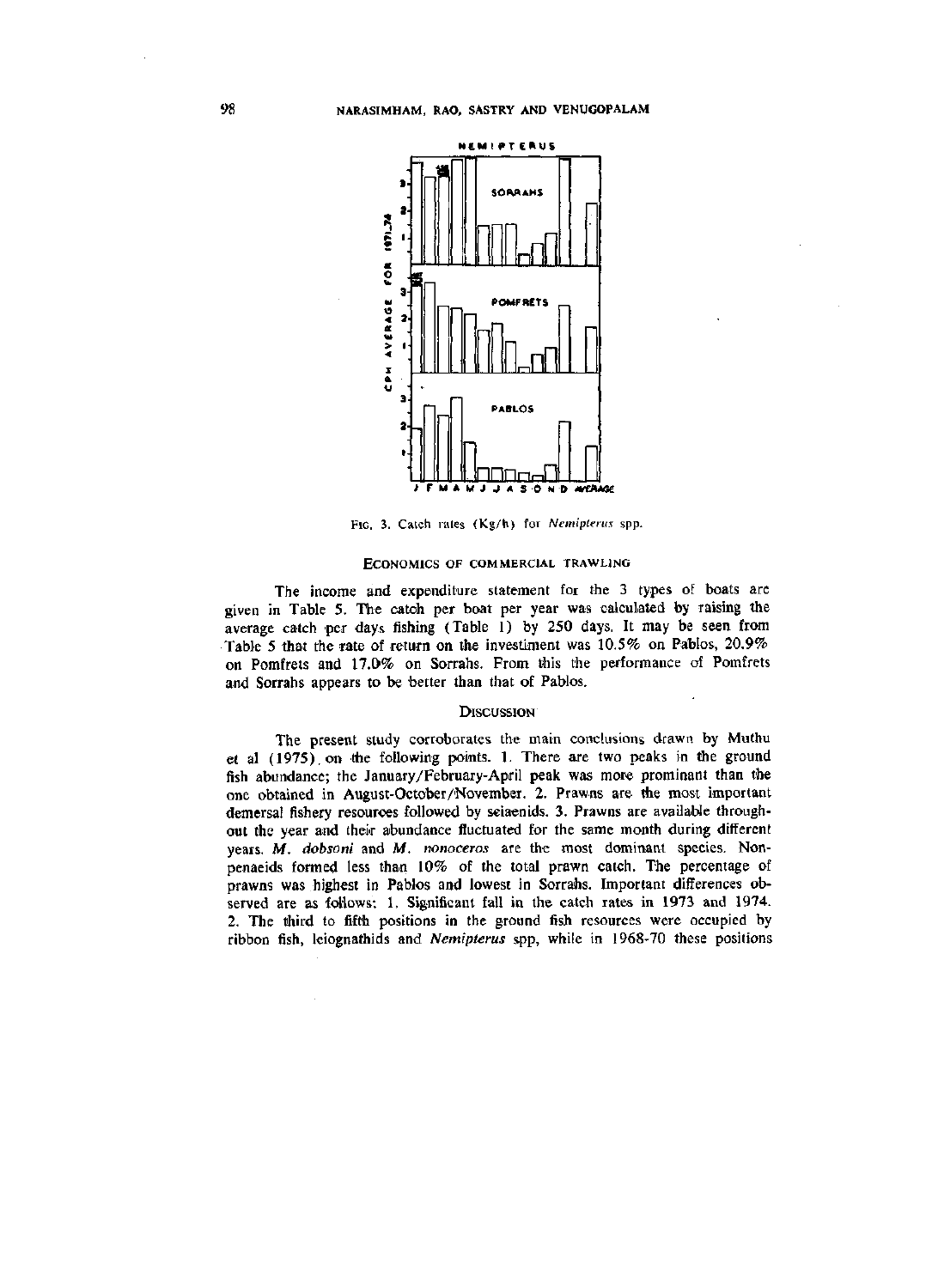$\mathcal{L}$ 

|                                                                              |       | Pablos     | Pomfrets &<br>Royyas | Sorrahs    |                                     |       |  |
|------------------------------------------------------------------------------|-------|------------|----------------------|------------|-------------------------------------|-------|--|
|                                                                              |       | Rs.        |                      | Rs.        |                                     | Rs.   |  |
| I. Capital expenditure                                                       |       |            |                      |            |                                     |       |  |
| (1) Cost of hull, complete with decking<br>(includes cost of winch wire rope |       |            |                      |            |                                     |       |  |
| and Navigational equipment)                                                  |       | 32435      |                      | 50994      |                                     | 74340 |  |
| (2) Cost of engine                                                           |       | 49164      |                      | 59218      |                                     |       |  |
| (3) Miscellaneous                                                            |       | 3000       |                      | 4000       | 81725<br>4000                       |       |  |
| $(4)$ Sale tax $(4.5\%)$                                                     | 3672  |            | 4960                 | 7023       |                                     |       |  |
| Total Rs.                                                                    | 88271 |            | 119172<br>167088     |            |                                     |       |  |
| II. Recurring expenditure                                                    |       |            |                      |            |                                     |       |  |
| $(1)$ Cost of oil                                                            |       | 21600      |                      | 26800      |                                     | 32800 |  |
| (2) Cost of nets and otter boards                                            | 1200  |            | 1500                 | 1800       |                                     |       |  |
| (3) Maintainance of gear and boat                                            | 4000  |            | 6000                 | 7000       |                                     |       |  |
| (4) Depreciation of hull 6.67%                                               | 2163  |            | 3401                 | 4958       |                                     |       |  |
| (5) Depreciation of engine 10%                                               |       |            |                      | 5922       | 8172                                |       |  |
| (6) Insurance $2.5\%$                                                        |       |            |                      | 2950       | 4100                                |       |  |
| (7) Unforeseen<br>(8) Wages to boat crew<br>Total Rs.                        |       |            |                      | 1100       | 1365                                |       |  |
|                                                                              |       |            | 20500                |            |                                     | 23900 |  |
|                                                                              |       |            | 68173                |            | 84095                               |       |  |
| III. Catch and Receipts                                                      |       |            |                      |            |                                     |       |  |
|                                                                              | Kgs.  | Rs.        | Kgs                  | Rs.        | Kgs.                                | Rs.   |  |
| (1) Big prawns                                                               |       | 985 15760  |                      | 1734 27744 | 2150 34400                          |       |  |
| (2) Medium prawns                                                            |       | 4523 22615 |                      | 6155 30775 | 7074 35370                          |       |  |
| (3) Small prawns                                                             | 6529  | 8161       | 7889                 | 9861       | 8808 11010                          |       |  |
| $(4)$ A class fish                                                           |       | 4486 4486  | 7609.                |            | 7609 11373 11373                    |       |  |
| $(5)$ B class fish                                                           | 14006 |            |                      |            | 8404 24430 14670 27809 16685        |       |  |
| $(6)$ C Class fish                                                           | 5946  | 1784       | 8113                 |            | 2434 12136                          | 3641  |  |
| Total                                                                        |       |            |                      |            | 36475 61210 55950 93093 69350112479 |       |  |
| IV. Profits<br>Rs.                                                           |       | 9281       |                      | 24920      |                                     | 28380 |  |
| Percentage of profit on Capital                                              |       | 10.51      |                      |            |                                     | 16.98 |  |

TABLE 5. *The expenditure and receipts for the three types of trawlers during* 1974

L.

 $\mathcal{L}$ 

 $\alpha$